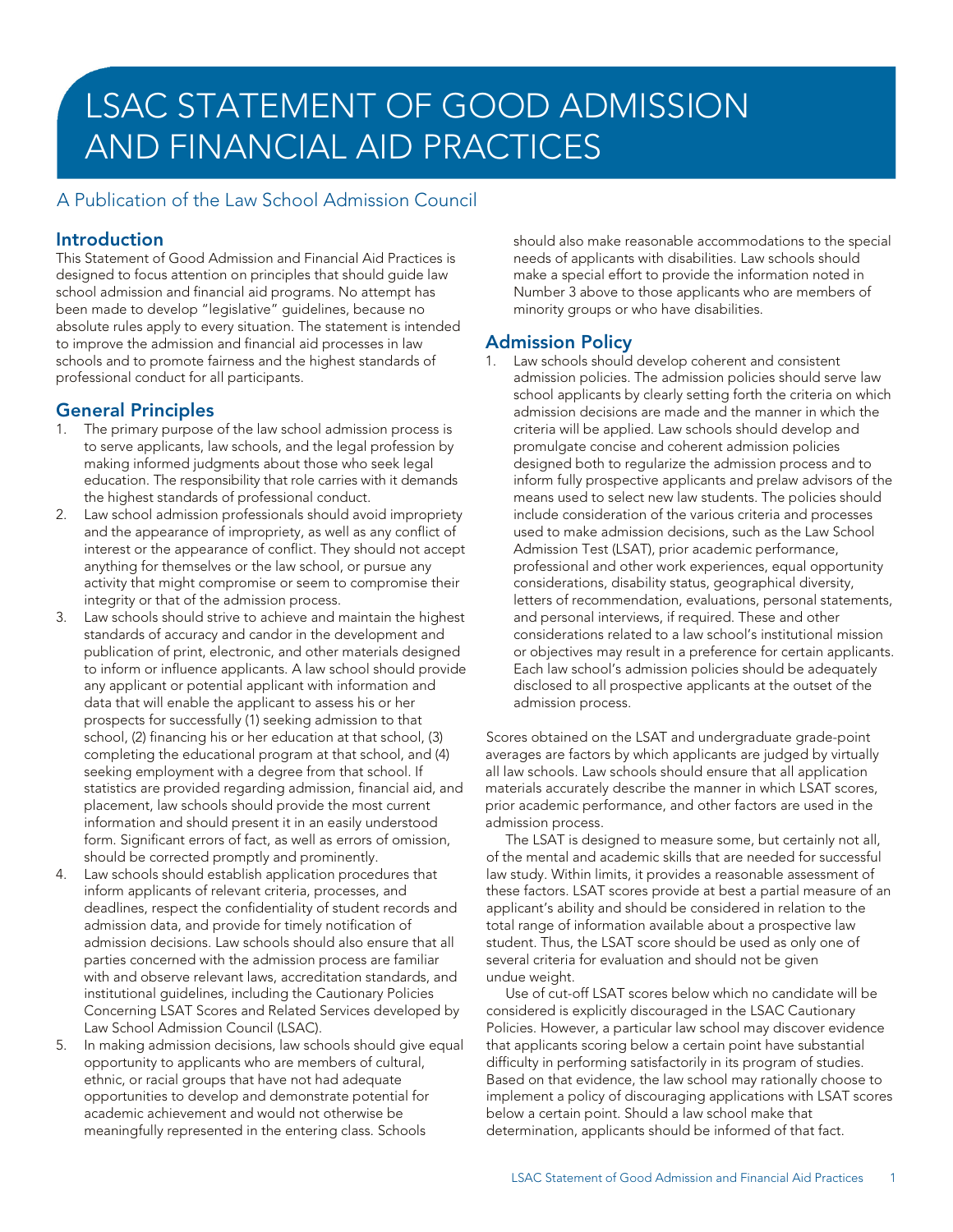Similar considerations govern the evaluation of the applicant's prior academic record. Undergraduate grades are a significant indicator of potential success in law school. In addition to being one measure of academic ability, a strong scholastic record may indicate perseverance, organization, and motivation, all important factors which have few direct measures. There are, of course, measures of intellectual ability other than the cumulative grade-point average. Unusual creativity, exceptional research skills, analytical prowess, and other factors may not be reflected on a candidate's college transcript.

In evaluating the academic record, law schools may choose to consider factors such as grade inflation, the age of the grades, discrepancies among the applicant's grades, the quality of the college attended, difficulty of coursework, and time commitments while attending college.

Law schools may also take into consideration additional factors when choosing among various candidates. Letters of recommendation often have a significant impact on admission decisions. Some schools believe that letters of recommendation are usually more candid when the subject of the letter waives access to them and recommend that applicants limit their rights to inspect this portion of their admission files. However, waiver of access to letters of recommendation or of any part of the student's record should not be made a prerequisite to admission. The Buckley Amendment specifically mandates that U.S. law schools must not require such a waiver.

As with members of cultural, ethnic, and racial groups, law schools should also recognize the importance of providing equal educational opportunity for individuals with disabilities.

Admission of applicants from a wide variety of academic, cultural, ethnic, and racial backgrounds, and the resulting diversity, enhances and enriches the educational experience of all students and faculty.

It is proper to prefer students who have taken courses such as those that develop skills in both written and oral communications, develop analytical and problem-solving skills, or promote familiarity with the humanities and social sciences to understand the human condition and the social context in which legal problems arise. The decision to prefer either a classical liberal arts education or a more narrowly focused one should rest within the sound discretion of the law school.

2. Law schools that accept transfer applications should not make unfounded comparisons with a student's existing school. Transfer application materials should state clearly the application procedures for transfer applicants and inform them of all relevant deadlines, necessary documents and records, courses accepted for credit, and, to the extent possible, course equivalency. Schools should also provide incoming transfer students with information concerning the programmatic implications of transferring, including eligibility for law review, scholarship aid, and other factors relevant to a transfer decision before requiring a commitment.

#### Recruitment and Promotion

1. Law schools are responsible for all people they involve in admission, promotional, and recruitment activities (including graduates, students, and faculty), and for educating them about the principles of good practice outlined in this Statement, as well as all relevant laws, accreditation standards, and institutional policies. Law schools that use admission management firms or consulting firms are

responsible for assuring that these firms adhere to sound admission practices.

The oversight role entrusted to law schools includes supervision of all personnel involved in the admission process. Law school personnel, students, and graduates who represent the law school at recruitment and other promotional activities should be informed of current law school programs and activities. They should be knowledgeable about the academic and financial requirements of attending the law school, and they should honestly and forthrightly respond to inquiries.

Professional recruiting organizations, though not formally affiliated with law schools, nonetheless are part of the admission process when they are engaged by law schools. Law schools engaging outside services are responsible for ensuring the integrity and the accuracy of the work performed for them. For example, errors or misleading statements appearing in recruitment brochures and law school catalogs may not be ascribed to the company performing the service. Law schools cannot abdicate the responsibility for accuracy by shifting blame to third parties.

2. Admission publications should contain an accurate and current admission calendar and information about financial aid opportunities and requirements.

In addition to containing a complete listing of all relevant admission and financial aid deadlines, admission material should also convey accurate information about optimum dates, if any, for submitting admission materials. Among the items that might usefully be included are: dates for taking the Law School Admission Test; dates for submission of financial aid applications, including the best time for submission of materials to a financial aid need analysis service, if used; and the most useful date for submission of letters of recommendation to either the LSAC or directly to the law school. This information is particularly useful when law schools begin to make admission decisions prior to the deadline date for receipt of application materials under a "rolling" admission system.

3. Law school admission professionals should be forthright and accurate in providing information about their institutions. Law school publications and any statements submitted for publication should contain current and accurate descriptions and representations of law school programs, campus life, and the surrounding community. Law schools should provide accurate, candid, and comprehensive information with respect to the law school opportunities sought by students and available to them.

Law school recruitment activities, e.g., law school forums, prelaw days, caravans, and law school fairs, provide an opportunity for law school representatives to engage in personal contact with applicants. In many instances, these activities are not only the first, but often the only direct contact applicants have with law schools until registration. In all of these instances, law school representatives should conduct themselves in a professional manner. Representatives attending these activities have an obligation to familiarize themselves with all aspects of the admission process at their respective schools. Recruitment activities should not include unreasonable and unfounded comparisons with other law schools. The use of surveys and rankings that purport to compare the quality of law schools may be misleading to applicants, and, for that reason, is discouraged.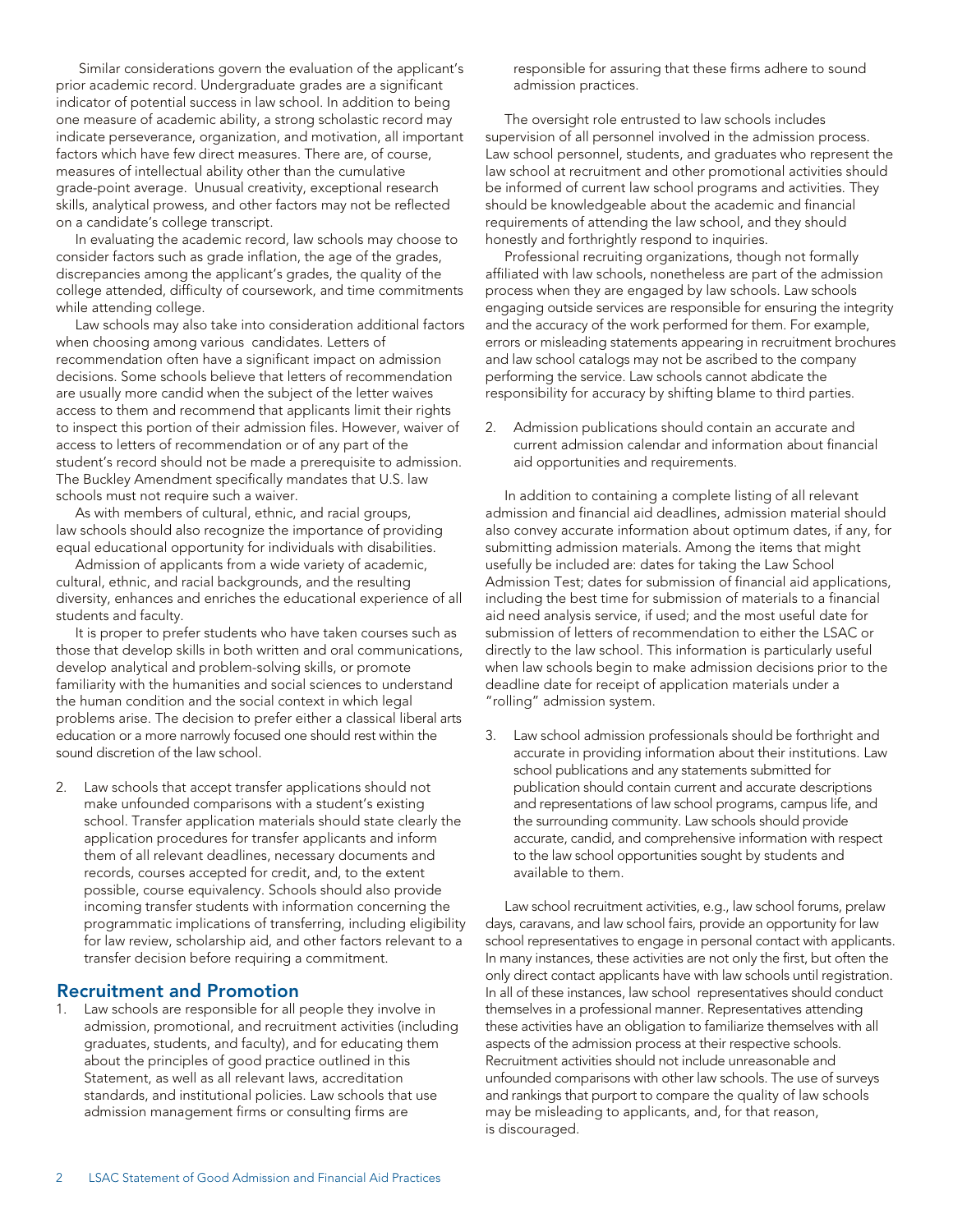4. Law schools should provide prelaw advisors and other educational and career counselors with accurate and appropriate information to assist them in counseling applicants about law school opportunities.

Issues of law school recruitment and enrollment require the cooperative efforts of college and university personnel working with law school admission counselors. Prelaw colleagues and other college counselors daily encounter students who are or may be interested in pursuing legal education. To serve the undergraduate population effectively, law schools should keep interested prelaw advisors, minority and other counselors informed of their admission requirements and institutional programs.

# **Application Procedures**<br>1. Law schools should promotly

- Law schools should promptly notify applicants of admission decisions.
- 2. Law schools should respect the confidential nature of information received about applicants.

While a policy of openness and accessibility should form the basis for all communications with applicants, law schools should be scrupulous in maintaining the privacy of applicants. Without the expressed consent of the applicant involved and the author of the material in question, admission information relating to an applicant, such as LSAT scores, prior academic record, letters of recommendation, and dean's reports, should not be released to persons other than admission decision makers, the candidate, and others with a legitimate interest in the admission process. This restriction would not prevent schools from sharing information that is not in a personally identifiable form, but even in this case, law schools should take care that the information is released with appropriate discretion.

From time to time, information about law school applicants at a particular law school is provided by LSAC. Information contained in many of these periodic reports is also confidential and should not be released to persons outside of the admission process, except as required by law.

 3. A law school application should state clearly what information is being sought. The application should also state the applicant's obligation continually to provide accurate, current, and complete information. Further, the application should define the consequences of providing false, misleading, or incomplete information.

If the law school believes that false or misleading information has been provided by an applicant, then the information should be submitted to the LSAC Subcommittee on Misconduct and Irregularities in the Admission Process for investigation under the Law School Admission Council Rules Governing Misconduct and Irregularities in the Admission Process. If misconduct or an irregularity is determined as a result of the investigation, all law schools to which the applicant has applied, or may apply, will be notified.

4. Except under binding early decision plans, law schools should not require applicants or other persons to indicate the order of applicants' law school preferences.

Law schools should allow applicants the freedom to explore as many opportunities to pursue legal education as possible. To

preserve applicant options, law schools should not base admission decisions on the order of applicants' law school preferences, unless the school has established a binding early decision plan. A binding early decision plan is one under which an applicant and a law school mutually agree at the initial point of application that the applicant will be given an admission decision at a date earlier than usual in return for the applicant's commitment, at that date, to attend the school and withdraw all applications pending at other law schools, and not initiate new applications.

- 5. Except under binding early decision plans or for academic terms beginning in the spring or summer, no law school should require an enrollment commitment of any kind to an offer of admission or scholarship prior to April 1. Admitted applicants who have submitted a timely financial aid application should not be required to commit to enroll by having to make a nonrefundable financial commitment until notified of financial aid awards that are within control of the law school.
- 6. After April 1, except under binding early decision plans, every accepted applicant should be free to accept a new offer from a law school even though a scholarship has been accepted, a deposit has been paid, or a committment has been made to another school. To provide applicants with an uncoerced choice among various law schools, no excessive nonrefundable deposit should be required solely to maintain a place in the class. Beginning on May 15 of each year, law schools that participate in the Commitment Overlap Service will be provided with information concerning all enrollment commitments to any law school made by those applicants who have indicated an intention to enroll in that school's entering class. A law school should clearly communicate its policies on multiple enrollment commitments upon admission.
- 7. Law schools should maintain a waiting list of reasonable length and only for a reasonable length of time.

Law schools using waiting lists should ensure that final decisions about applicants placed on the waiting lists are made and communicated to the applicant as soon as possible.

#### Financial Aid

For many, access to a legal education often depends on access to financial assistance. It is critical that law school admission officers have an understanding of the financial aid process in order to present accurate, coherent, and complete information to candidates. Law schools should address the financial need of applicants in a fair, timely, and responsible manner. This statement is not intended to regulate this process, but rather to define good practices that will serve the needs of both students and law schools.

- A. The Admission Office should work with the Office of Financial Aid to:
	- 1. Establish and maintain realistic and accurate cost-of-attendance budgets that are based upon reasonable and current costs for tuition and fees, textbooks and supplies, room and board, transportation, as well as other costs and expenses related to attending law school. The cost-of-attendance budget should be based on an assessment of where students typically live. Cost-of-attendance budgets should be updated regularly to accurately reflect changes and to avoid unrealistically high, low, or misleading costs of attending law school.